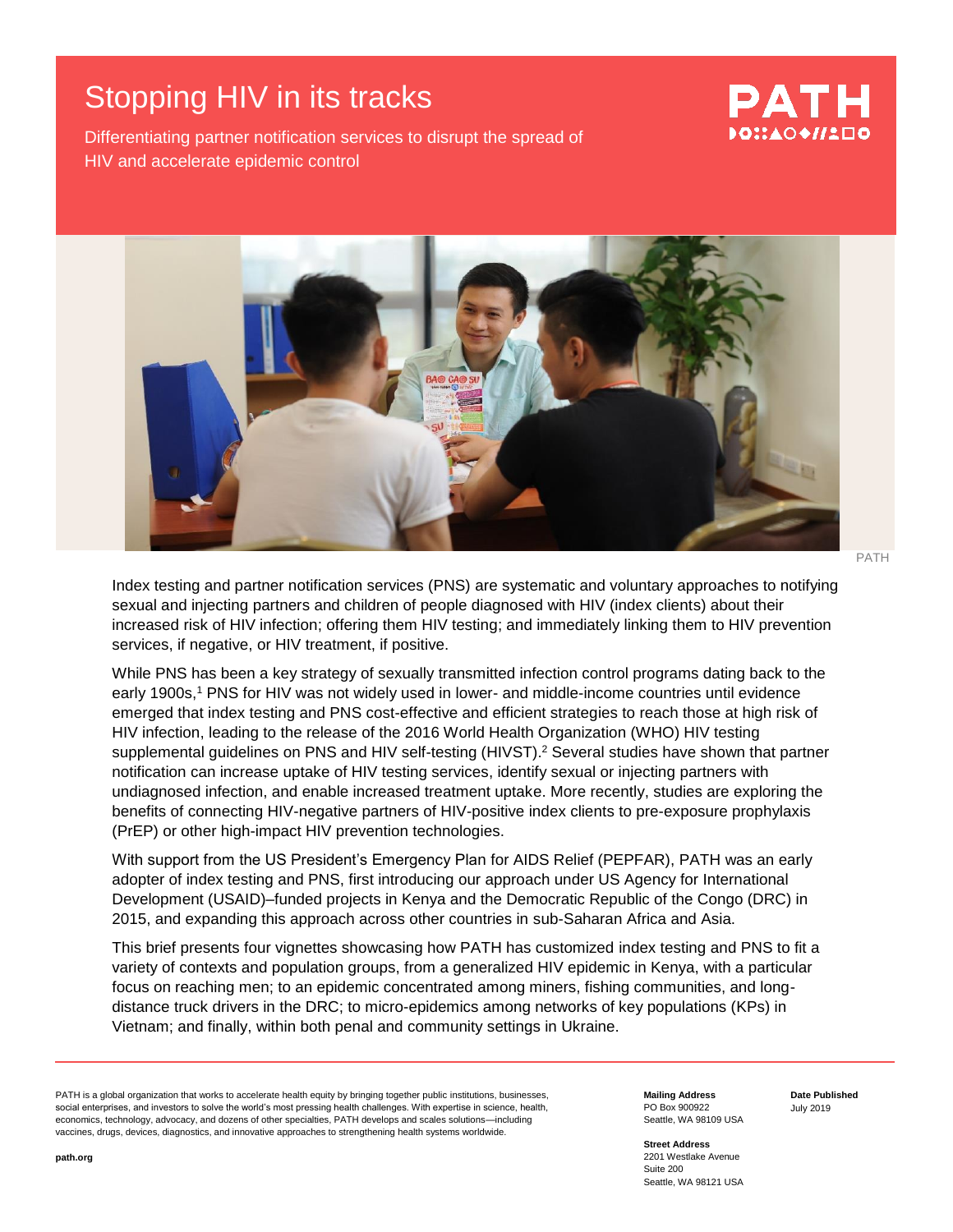# **Our layered approach to differentiated partner notification**

Partner notification can be passive (entirely patient driven, where the index client notifies their partner(s) of their HIV status themselves), assisted (varying degrees of support provided by a trained counselor), or offered during couples HIV testing services. The three types of assisted partner notification recommended by WHO are:

- Provider referral: A trained provider/counselor, with consent from the index client, confidentially contacts the partner(s) directly to offer HIV testing services.
- Dual referral: The index client leads the disclosure process, with a provider/counselor present to support the index client to disclose their status and offer options for HIV testing.
- Contract referral: The index client and provider agree on a timeline for partner notification; if the index client does not notify their partner(s) within the agreed time frame, the provider contacts the partner(s) directly, maintaining confidentiality of the index client.<sup>3</sup>

<span id="page-1-0"></span>PATH has applied a layered approach for successful index client counseling and sexual and/or injecting partner access to HIV testing services. This approach comprises four elements:

- 1. Offering risk screening for intimate partner violence (IPV).
- 2. Emphasizing motivational counseling.
- 3. Eliciting high-risk contact(s) from index clients during high-risk periods.
- 4. Conducting multi-session counseling (face-to-face, phone, or online communication, based on client preference) to elicit a full list of contacts and both off- and online partner-tracing based on what is most efficient and acceptable to the index client and their partner(s).

Both offline (by telephone or face-to-face) and online methods are used to trace and notify partners of index clients, based on what is most efficient and acceptable to the client and their partners. To increase choice and therefore uptake of HIV testing, notified partners are invited to test based on preferred mode: HIV testing at a facility or community testing outlet; lay provider or assisted HIVST at a community-based organization (CBO); partner-distributed HIVST (index HIVST); or, in one country, HIVST kit delivery by online mail order.

While PATH has tailored the approach to suit a variety of contexts, all approaches preserve the key principles of partner notification,[3](#page-1-0) which include ensuring PNS meets WHO's "5 Cs"<sup>4</sup> and taking a "do no harm" approach to minimize IPV.

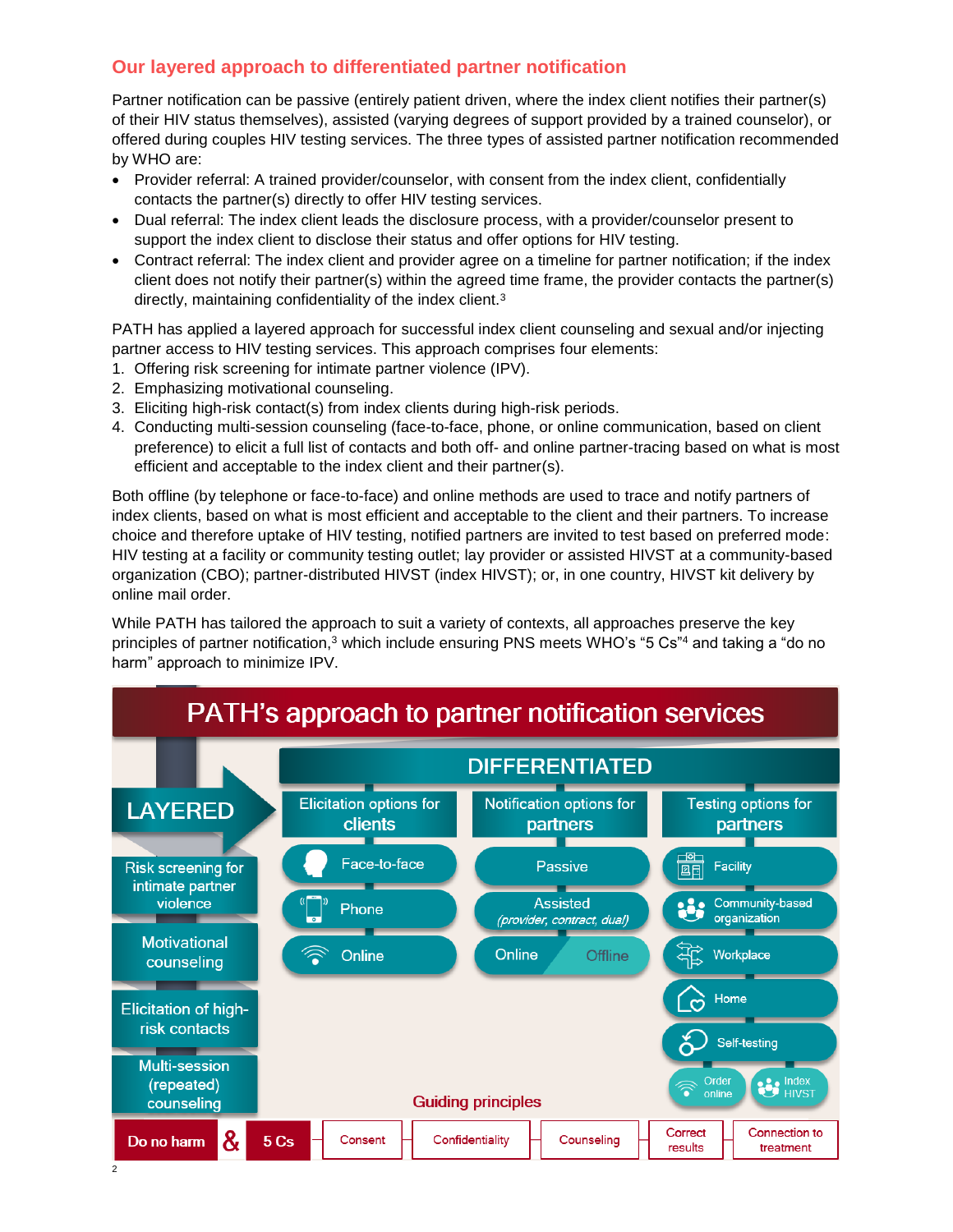#### **Intensifying partner notification services to reach men in western Kenya**

In Kenya, while an estimated 79% of people living with HIV (PLHIV) are aware of their status, recent data indicate that only 50% of HIV-positive males aged 15 to 24 years are aware of their status.<sup>5</sup> Thus, accelerating HIV case-finding, particularly among young men, is critical to achieving and maintaining HIV epidemic control. The USAID-funded Afya Ziwani project supports the delivery of high-quality HIV prevention, testing, and treatment services at 247 health facilities across five counties of western Kenya.

Afya Ziwani introduced index testing in 2015, directing outreach to biological children and spouses of HIVpositive pregnant women. In 2017, facility-based providers expanded counseling on PNS to all newly identified and virally unsuppressed PLHIV (with a focus on PLHIV with suspected treatment failure), and offered information on available notification methods, including the three options for assisted PNS. With consent from the index client, partners are contacted by a trained HIV testing counselor and offered HIV testing services, with the option to self-test. To expand reach of HIV testing to partners, particularly male partners, Afya Ziwani integrated secondary distribution of HIVST kits for partners of individuals who opt for HIVST (if there is no risk of IPV), and introduced mobile testing services near workplaces and community areas where male partners noted a preference for receiving HIV testing services.

In late 2018, PATH optimized the contact elicitation process by introducing a multilevel elicitation approach: an individual is counseled on PNS and given the option to provide names of sexual partners and biological children at the HIV testing entry point and then again at the Comprehensive Care Center, during initiation of antiretroviral therapy (ART). This approach was scaled to all project-supported facilities in 2019 by training facility-based providers (including adherence support counselors, laboratory officers, and clinicians at all HIV testing points) and community-based HIV testing volunteers to offer PNS counseling and contact elicitation at every touchpoint with a client.

Over a six-month period, Afya Ziwani elicited contacts from 98% of 5,933 index clients counseled on PNS; more than 23,600 partners and biological children were identified by index clients (Figure 1). In all, 82% of the 20,464 contacts eligible for HIV testing were tested; 11.4% of those tested were diagnosed HIV-positive, and 94% of newly diagnosed PLHIV were successfully enrolled on ART. Index testing contributed to more than 46% of new PLHIV identified by Afya Ziwani during this period, with a significantly higher testing yield compared to the overall testing yield for the project (11.4% compared to 1.2%). Assisted PNS through a provider referral is the most commonly used approach by Afya Ziwani, since it tends to be faster and leads to better notification and testing outcomes; dual referral is the least preferred option.



Figure 1. Afya Ziwani index testing cascade, October 2018–March 2019.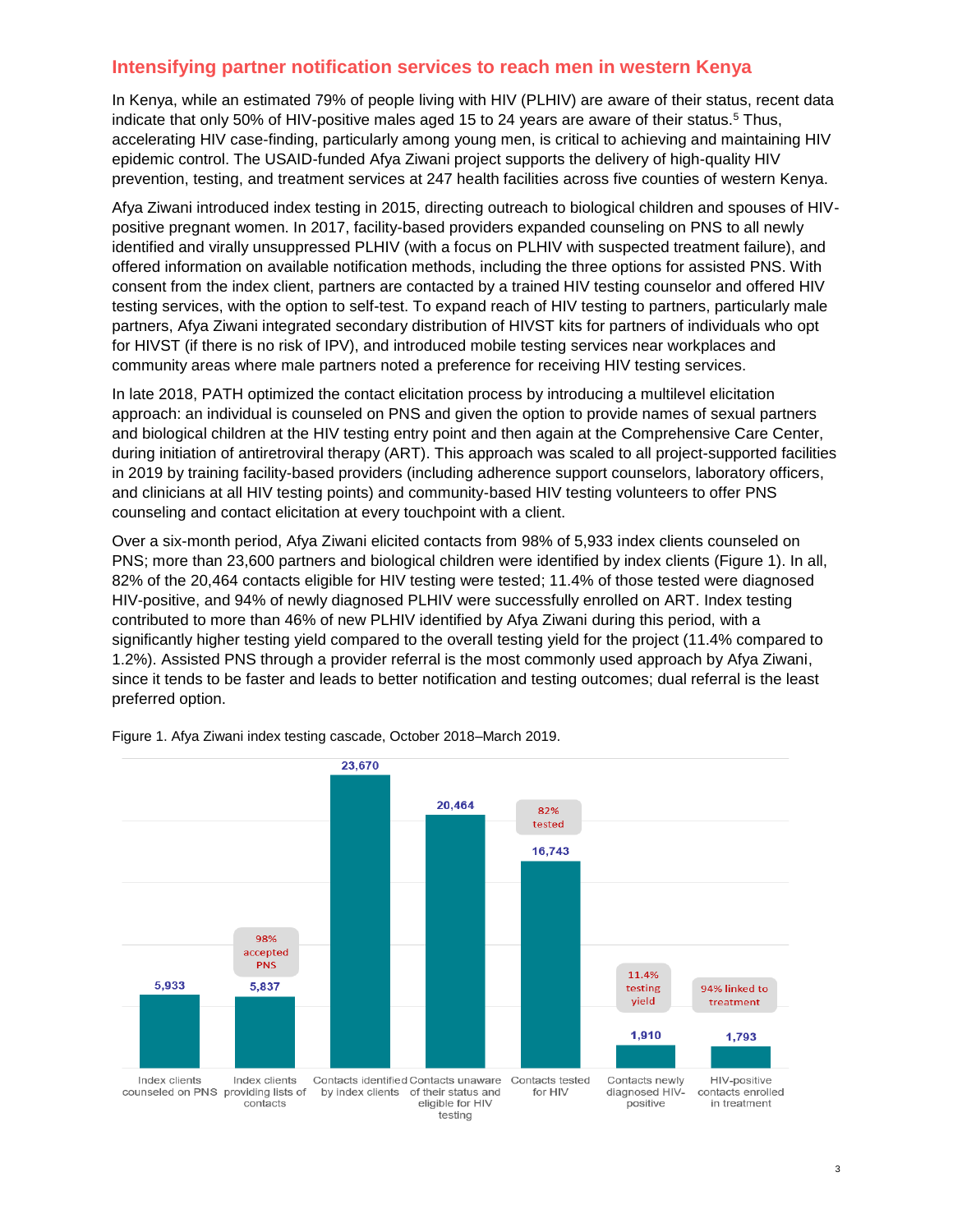# **Optimizing facility and community partner notification services in the Democratic Republic of the Congo**

The HIV epidemic in the DRC is low level and generalized, with higher transmission observed within specific population groups, particularly miners, long-distance truck drivers, and sex workers. Only 40% of PLHIV have been diagnosed, making HIV case-finding a key priority for achieving epidemic control. PATH leads the USAID-funded Integrated HIV/AIDS Project in Haut Katanga and Lualaba (IHAP-HK/L), supporting the provision of comprehensive HIV services across 18 health zones along the copper transportation corridor in the southeastern corner of the country.

IHAP-HK/L introduced index testing at 159 health facilities in 2017, initially using a passive notification strategy by counseling HIV-positive pregnant women to invite their partners and children to the facility for HIV testing services. In 2018, to expand outreach to sexual partners, the project shifted from a passive to an active partner notification approach, eliciting contacts from all PLHIV on ART and offering passive or assisted PNS, with either a trained facility-based provider or peer educator notifying partners directly or supporting index clients to disclose their HIV status. Notified partners are provided with a menu of options for HIV testing services, including testing at a project-supported facility, a community ART distribution point (PoDi+ site), or at home.

PATH also integrated PNS into IHAP-HK/L's differentiated care models (DCMs), training peer educators who run PoDi+ sites and facilitate ART support group meetings on contact elicitation, IPV screening, and supporting PLHIV through the disclosure process. While PNS was highly acceptable DCMs, the index testing yield from contacts of index clients receiving differentiated care services was much lower, as the majority of these PLHIV were virally suppressed. In 2019, to further target index testing and improve yield, IHAP-HK/L prioritized PNS for sexual partners of newly diagnosed and virally unsuppressed PLHIV, and in health zones with greater concentrations of at-risk groups of miners, long-distance truck drivers, and sex workers.

From October 2018 through March 2019, 84% of the 3,947 index clients counseled by providers at IHAP-HK/L–supported health facilities and community-based treatment sites accepted PNS (Figure 2). Contact information was elicited for 3,343 sexual partners and biological children, of whom 3,337 were not aware of their HIV status and eligible for HIV testing services. In all, 26% of those tested for HIV were diagnosed HIV-positive, more than five times higher than the testing yield observed across all HIV testing points supported by the project (5%). A total of 94% of those who were identified HIV-positive were linked to treatment services. Passive (client led) and assisted PNS (through provider and contract referrals) were the preferred notification approaches.



Figure 2. IHAP-HK/L index testing cascade, October 2018–March 2019.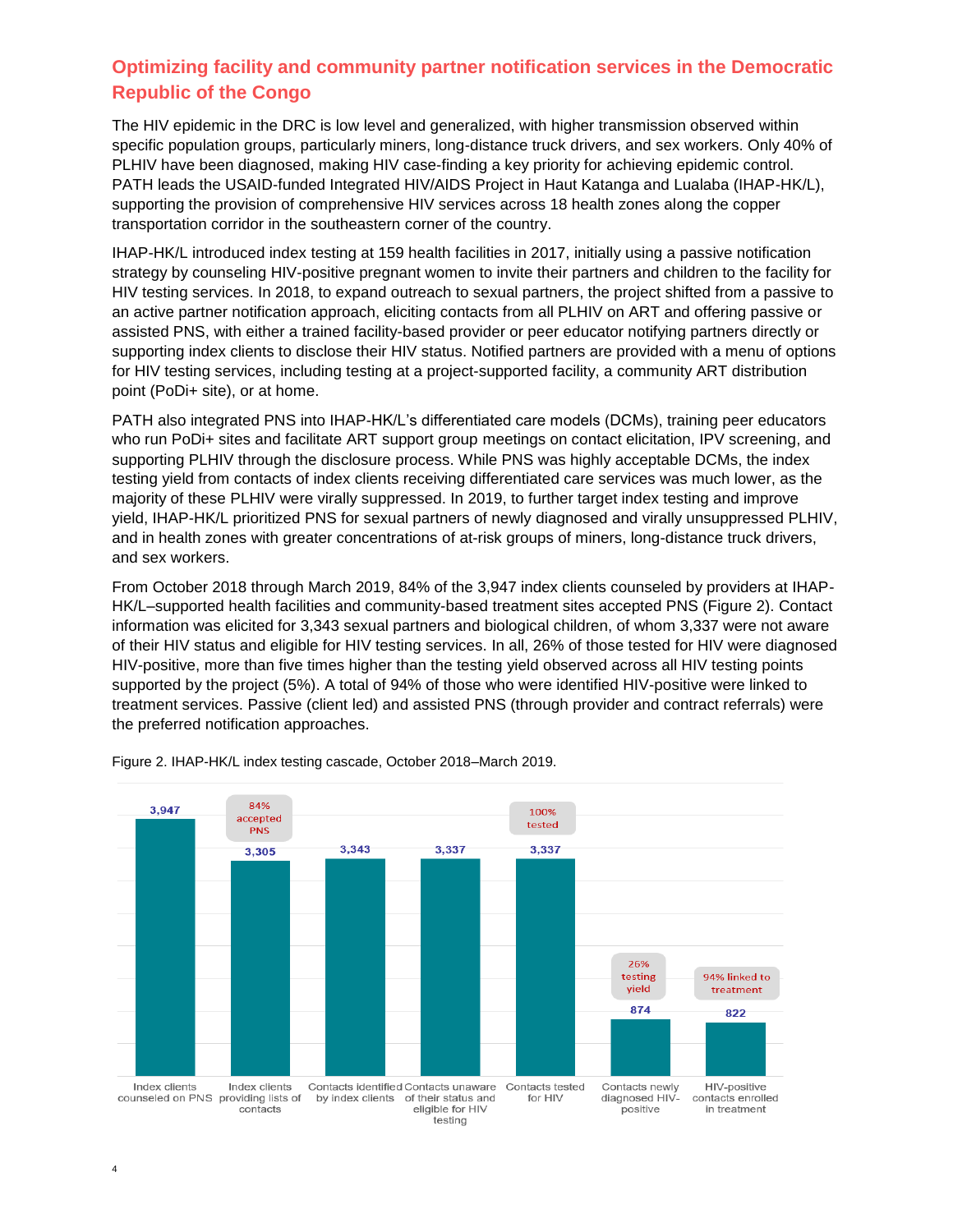#### **Scaling online and community-driven partner notification services in Vietnam**

The HIV epidemic in Vietnam is concentrated among KPs, including men who have sex with men (MSM), transgender women, people who inject drugs, female sex workers, and their sexual partners. Stigma and discrimination pose a significant barrier to increasing uptake of HIV testing, particularly in public health facilities; only about 30% of KPs are tested for HIV annually.<sup>6</sup> To address this barrier and tailor HIV service delivery based on KP preferences, including optimizing confidentiality, convenience, and comfort—three factors of HIV testing services that matter most to KPs—the PEPFAR/USAID-funded Healthy Markets project offers HIV services, including index testing and PNS, primarily through KP-led CBOs.

Healthy Markets introduced index testing in June 2017, integrating PNS into the project's KP-led community testing efforts by training lay providers from CBOs to counsel newly diagnosed PLHIV on PNS for sexual/injecting partners. Index clients that opt into PNS are offered two choices: passive, or assisted via a provider referral. Focus was placed on reinforcing CBO staff's use of motivational interviewing, specifically applying this technique to help index clients recall high-risk periods or "seasons of risk."

If an index client agrees to PNS and voluntarily opts into the program, partners are then notified (either in person or online), invited to test, and provided choices for HIV testing, including:

- Arranging to be tested at a KP-led CBO.
- Scheduling an HIVST kit pick-up at a KP-led CBO.
- Opting to have an HIVST kit delivered to a location of their choice.
- Receiving a referral to a health facility.

Providers then follow up with the partner online or in person on the outcome of their test, link them to HIV prevention or treatment services, and offer index testing to those who tested HIV-positive. Healthy Markets will add partner-distributed HIVST to the HIV testing option mix later in 2019. From June 2017 through May 2019, Healthy Markets tested all eligible partners elicited from index clients who were unaware of their HIV status, yielding a seropositivity of 8.6% (Figure 3), almost double the seropositivity observed from lay provider and self-testing efforts combined (4.1%). Of the 1,038 newly diagnosed PLHIV, 99% were successfully linked to HIV treatment services.

The project also actively links HIV-negative partners of index clients to PrEP and other HIV prevention services. Assisted PNS through lay providers linked to KP-led CBOs is the preferred notification option, particularly among MSM index clients. Our experience from Vietnam highlights that KP-led CBOs are best placed to reach KPs, particularly never-HIV testers and young KPs who are most reluctant to seek health care in the public sector. Local health authorities of major cities in Vietnam have formally acknowledged KP-led CBOs as critical partners in HIV case detection, and the Ministry of Health established guidelines for community PNS in 2018, in recognition of the vital role of KP-led CBOs in PNS.



Figure 3. Healthy Markets index testing cascade, June 2017–May 2019.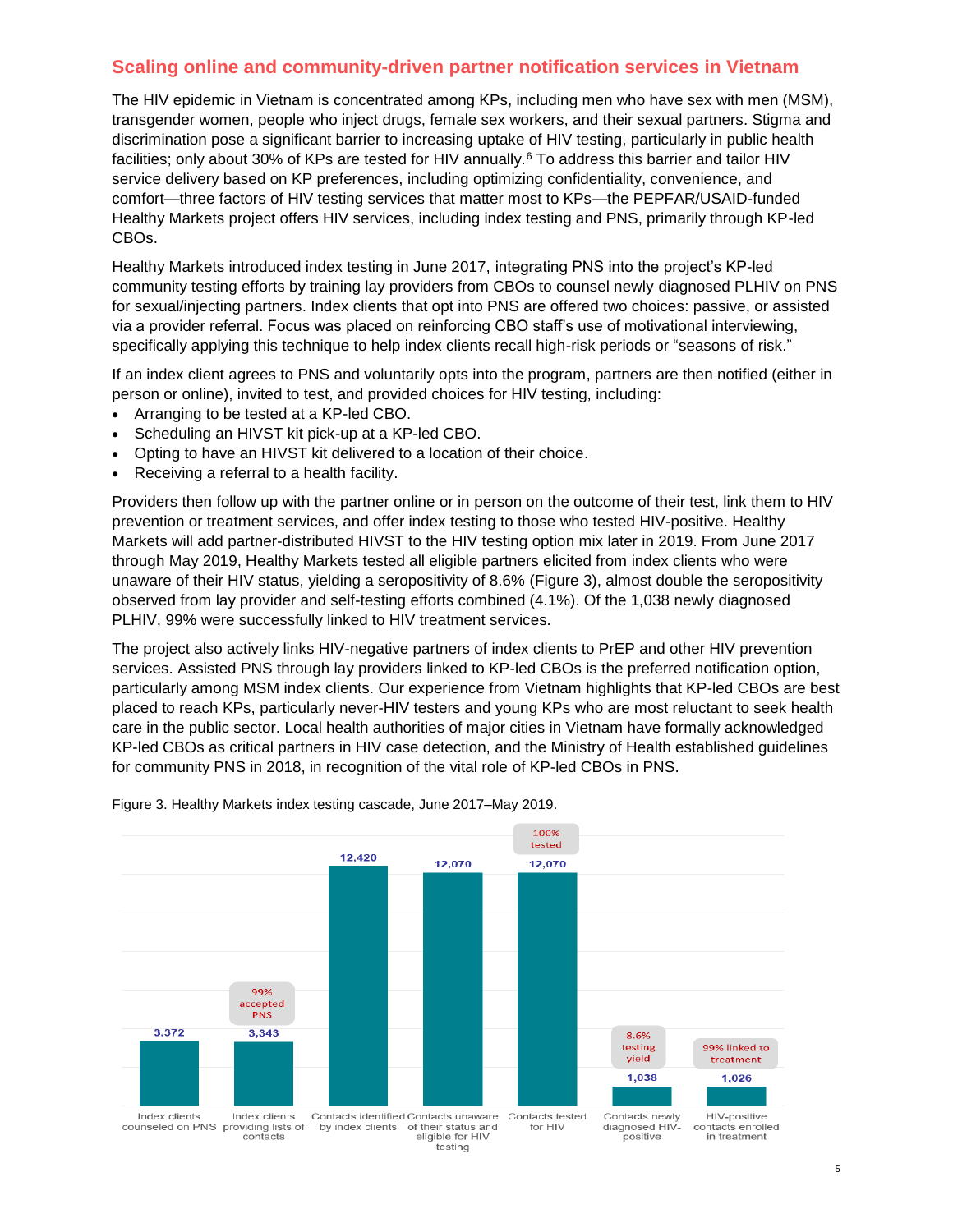### **Adapting partner notification for penal and community settings in Ukraine**

Ukraine has the second largest HIV epidemic in Eastern Europe, concentrated among KPs—primarily people who inject drugs, MSM, and female sex workers. The average HIV prevalence in the Ukrainian penal system is 7.6%. The PATH-led, USAIDfunded Serving Life project aims to increase HIV diagnosis and strengthen linkage to integrated HIV, tuberculosis, and viral hepatitis treatment services for detainees, prisoners, and individuals on probation across Kyiv and 11 oblasts.

To accelerate HIV diagnosis, Serving Life is piloting index testing services within penal settings and facilitating PNS among sex and injecting partners in both penal and community settings. Serving Life is implementing the model in four types of penal settings in Mykolaivska Oblast: pre-trial detention center; prison colony; correction center (which does not have a health care unit); and probation center. All known HIV-positive or newly diagnosed detainees, prisoners, and those on probation are counseled and offered PNS by a medical worker (in the prison colony and pre-trial detention center settings) or a social worker



A woman at Mykolaiv City Probation Services being counseled on PNS. Photo: NGO Penitentiary Initiative/Olena Churpyna.

(in the probation and correction center settings). Given the setting, Serving Life takes extra care in training and monitoring PNS counselors to ensure the 5 Cs are always observed.

If PNS is accepted, a medical or social provider counsels the index client to list sexual or injecting partners (and biological children for female index clients) in the civil sector. Index clients are provided with four options for PNS: passive client referral; assisted provider referral; assisted contract referral; and assisted dual referral. Based on the index client's preferred notification approach, partners are then notified in a probation center's counseling room and offered HIV testing either in the counseling room or at another health facility (e.g., AIDS Center or Trust Cabinets).

Of the 35 index clients counseled on PNS in February and March 2019, sexual and injecting partner contacts were elicited from 43% of those who accepted PNS, and nine were unaware of their status and eligible for HIV testing services (Figure 4). One contact was diagnosed with HIV and initiated on treatment. Index testing yield was 11.1%, higher than the project's yield across all HIV testing approaches during this period (3.7%).<sup>a</sup> Passive and assisted PNS through a provider referral were the preferred notification approaches. In all, 55% of contacts elicited from index clients were sexual partners; the remainder were injecting partners.



Figure 4. Serving Life index testing cascade, February–March 2019.

 a. The data presented from the Serving Life project are from an initial pilot study of index testing and PNS; additional data will be available in late 2019 to characterize the effectiveness of this approach.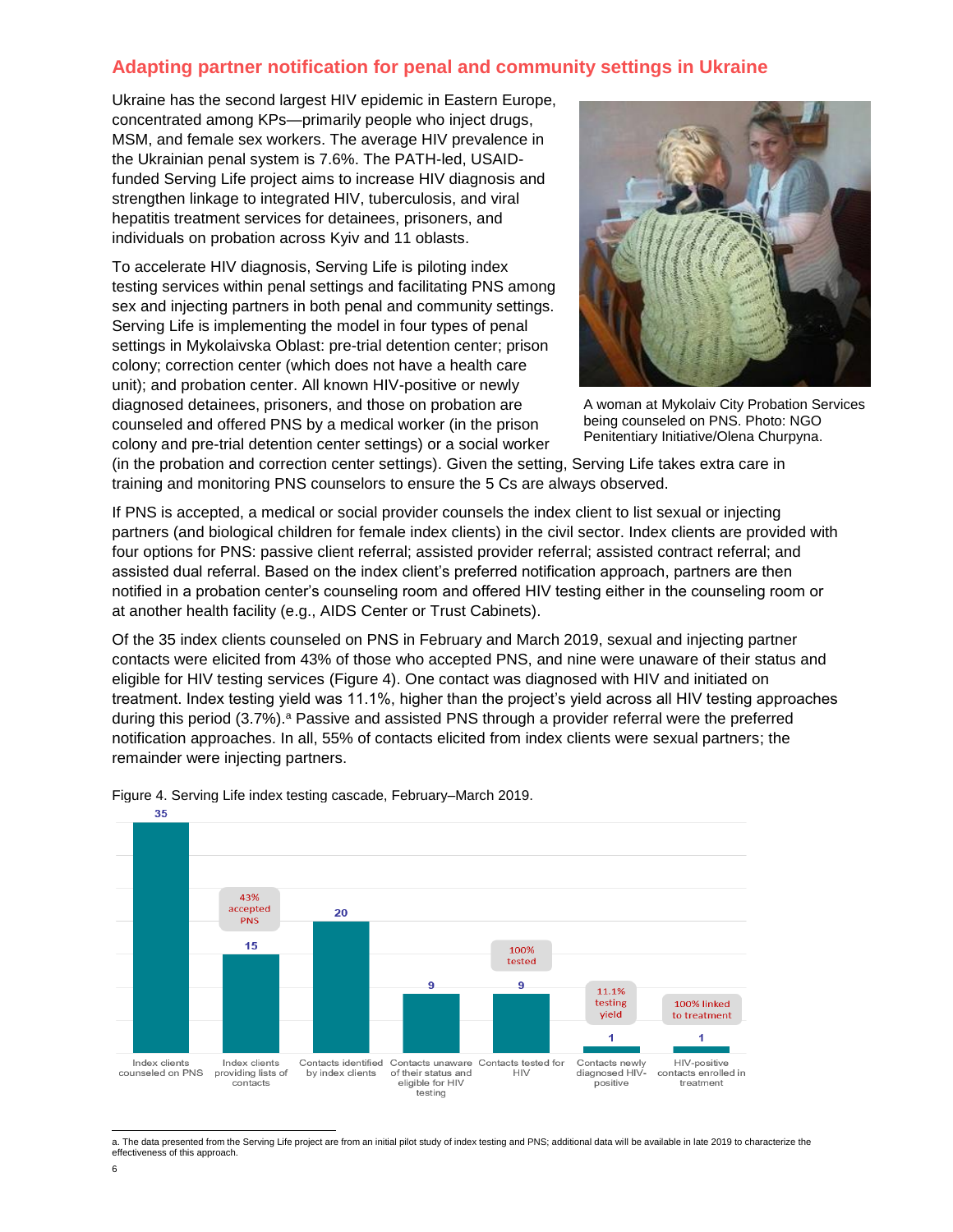#### **Conclusion**

Results from Kenya, the DRC, Vietnam, and Ukraine showcase the effectiveness of index testing and PNS in accelerating HIV case identification and improving testing efficiency across multiple and varied epidemic contexts.

The HIV positivity yield from index testing across the four projects ranged from 9% to 26% and was significantly higher than the yield across all other testing modalities (which ranged from 1% to 6%) within all four contexts. The higher yields observed from index testing were due to PATH's focus on supporting facilities and CBOs to observe the 5 Cs, and eliciting contacts through motivational counseling and based on periods of risk, working with index clients to elicit highest-risk partners, and prioritizing PNS for contacts of virally unsuppressed index clients. The Healthy Markets project in Vietnam is further maximizing risk-based index testing by introducing enhanced PNS to index clients with indicative acute or recent HIV infection (see Feature).

Use of recurring and multilayered contact elicitation contributed to high contact elicitation rates in Kenya and Vietnam, at 4.06 and 3.7, respectively. In Kenya, high elicitation rates were due to ongoing counseling on PNS and offering of contact elicitation at each index client touchpoint. In Vietnam, the use of motivational counseling coupled with ongoing counseling for index clients on the benefits of partners knowing their status led to high elicitation rates. Lower elicitation rates observed in Ukraine are understandable due to the nature of penal settings, and were also impacted by the loss of social relationships with partners in the civil sector among prisoners, particularly those incarcerated for long periods of time. In the DRC, lower elicitation rates were due to stigma, particularly in rural health zones, and fear of abandonment by spouses or longerterm sexual partners.

"Some clients get shocked with their reactive test result. [In terms of PNS], I could not do anything at that time, and had to wait until they became calm to talk about their partners. […] But, after a while, clients would call back to ask for support. I think success in reaching partners may not come right away from the first time."

A lay provider in Ho Chi Minh City

# **Feature: Disrupting chains of transmission in Vietnam**

In early 2019, Healthy Markets adopted an enhanced PNS (e-PNS) approach, whereby risk factors, influenza-like symptoms, and a fourth-generation rapid HIV diagnostic test were combined to optimize identification of those with acute or early HIV infection.

Healthy Markets initiated e-PNS in Ho Chi Minh City, and then expanded to two additional areas of Vietnam. Contacts for 231 partners were elicited from e-PNS clients (5.9 elicitation rate), among whom 38 tested HIV-positive, **double the standard index testing yield** (16.4% compared to 8.6%). Influenza-like symptoms are associated with 50% to 80% of those with acute HIV infection; among the Vietnam clients, 87% reported one, 57% two, and 48% three influenza-like symptoms. All HIV-negative partners were offered a referral for PrEP or access to other HIV prevention services. Individuals within the 72-hour exposure period were supported to seek post-exposure prophylaxis and follow-up services.

Earlier detection of HIV infection in combination with multi-wave index testing for partners of clients with acute or early HIV infection, combined with immediate linkage to ART or PrEP, is a promising approach that could stem HIV micro-epidemics by getting ahead of and preventing onward HIV transmission in a more targeted and efficient way.